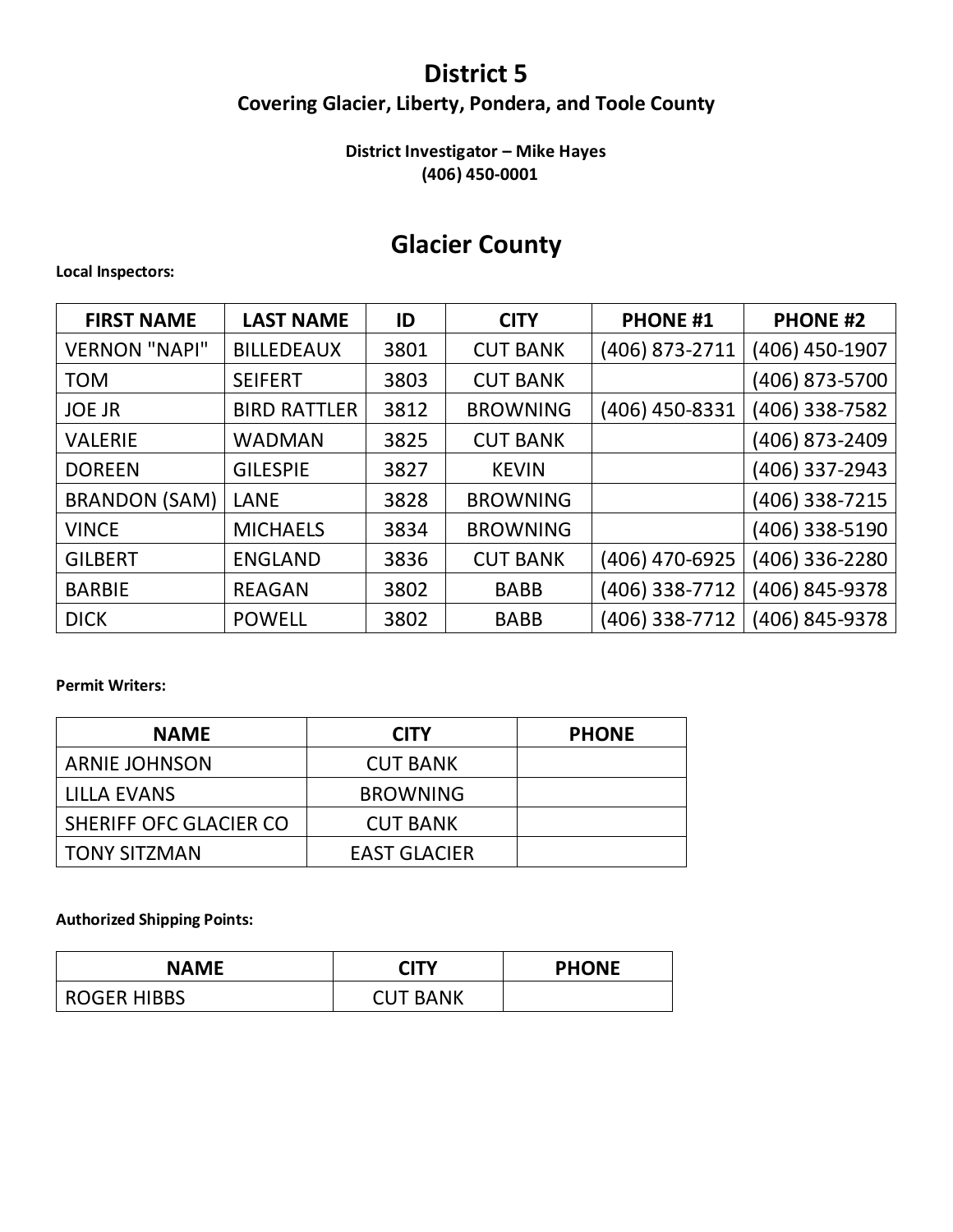# **Liberty County**

#### **Local Inspectors:**

| <b>FIRST NAME</b> | <b>LAST NAME</b>  | ID   | <b>CITY</b>     | <b>PHONE #1</b> | <b>PHONE #2</b>  |
|-------------------|-------------------|------|-----------------|-----------------|------------------|
| <b>RICHARD</b>    | <b>BURROWS</b>    | 4801 | <b>CHESTER</b>  | (406) 759-5171  | $(406)$ 759-5172 |
| <b>KENNETH</b>    | <b>BROADHURST</b> | 4809 | <b>LEDGER</b>   |                 | (406) 456-3393   |
| <b>PAUL</b>       | <b>MEISSNER</b>   | 4810 | <b>CHESTER</b>  |                 | $(406)$ 456-3271 |
| <b>MATT</b>       | <b>EIDE</b>       | 4811 | <b>WHITLASH</b> |                 | $(406)$ 432-5545 |
| <b>HELEN</b>      | <b>WICKUM</b>     | 4802 | <b>CHESTER</b>  | (406) 460-5850  | $(406)$ 759-5850 |

### **Permit Writers:**

There are no permit writers in this county.

| <b>NAME</b>        | <b>CITY</b> | <b>PHONE</b> |
|--------------------|-------------|--------------|
| CHESTER R.R. YARDS | CHESTER     |              |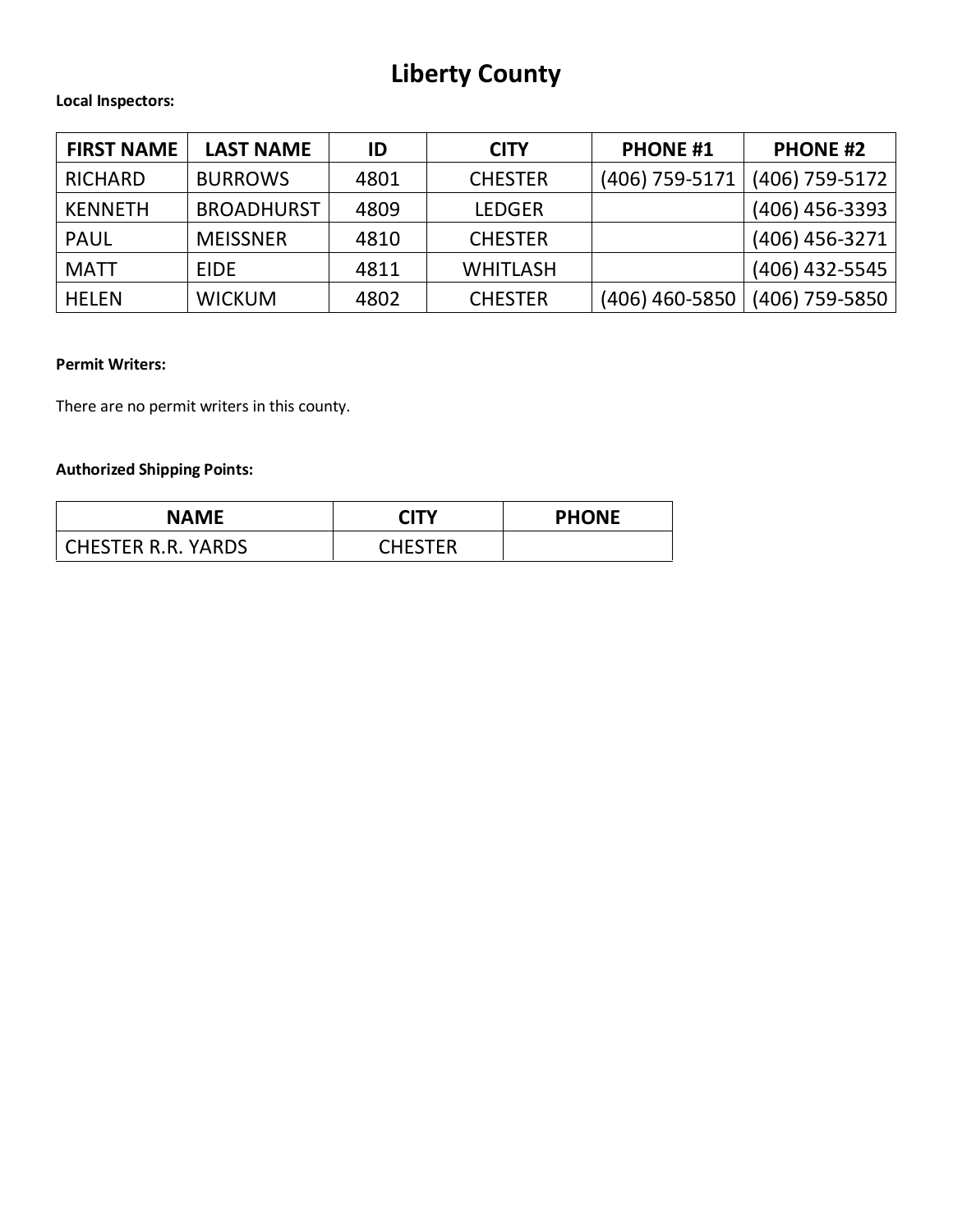# **Pondera County**

#### **Local Inspectors:**

| <b>FIRST NAME</b> | <b>LAST NAME</b> | ID   | <b>CITY</b>    | <b>PHONE #1</b> | <b>PHONE #2</b> |
|-------------------|------------------|------|----------------|-----------------|-----------------|
| <b>CARL</b>       | <b>SUTA</b>      | 2601 | <b>CONRAD</b>  | (406) 271-4060  |                 |
| <b>JOHN</b>       | <b>WOLDSTAD</b>  | 2602 | <b>VALIER</b>  | (406) 450-4963  | (406) 472-3348  |
| <b>JERE</b>       | <b>VANDENBOS</b> | 2603 | <b>VALIER</b>  | (406) 289-0791  | (406) 279-3217  |
| <b>LANCE</b>      | <b>STOKES</b>    | 2604 | <b>CONRAD</b>  | (406) 450-2149  |                 |
| <b>JOEL</b>       | <b>ROUNS</b>     | 2619 | <b>BRADY</b>   |                 | (406) 753-2341  |
| <b>MARK</b>       | <b>HITCHCOCK</b> | 2621 | <b>CHOTEAU</b> |                 | (406) 472-3248  |
| <b>ANDY</b>       | <b>JOHNSON</b>   | 2605 | <b>DEPUYER</b> | (406) 472-3226  | (406) 868-9153  |

### **Permit Writers:**

| <b>NAME</b>            | <b>CITY</b> | <b>PHONE</b> |
|------------------------|-------------|--------------|
| <b>ONE STOP CONOCO</b> | VALIFR      |              |

| <b>NAME</b>               | <b>CITY</b>   | <b>PHONE</b> |
|---------------------------|---------------|--------------|
| <b>PAUL JONES FEEDLOT</b> | <b>LEDGER</b> |              |